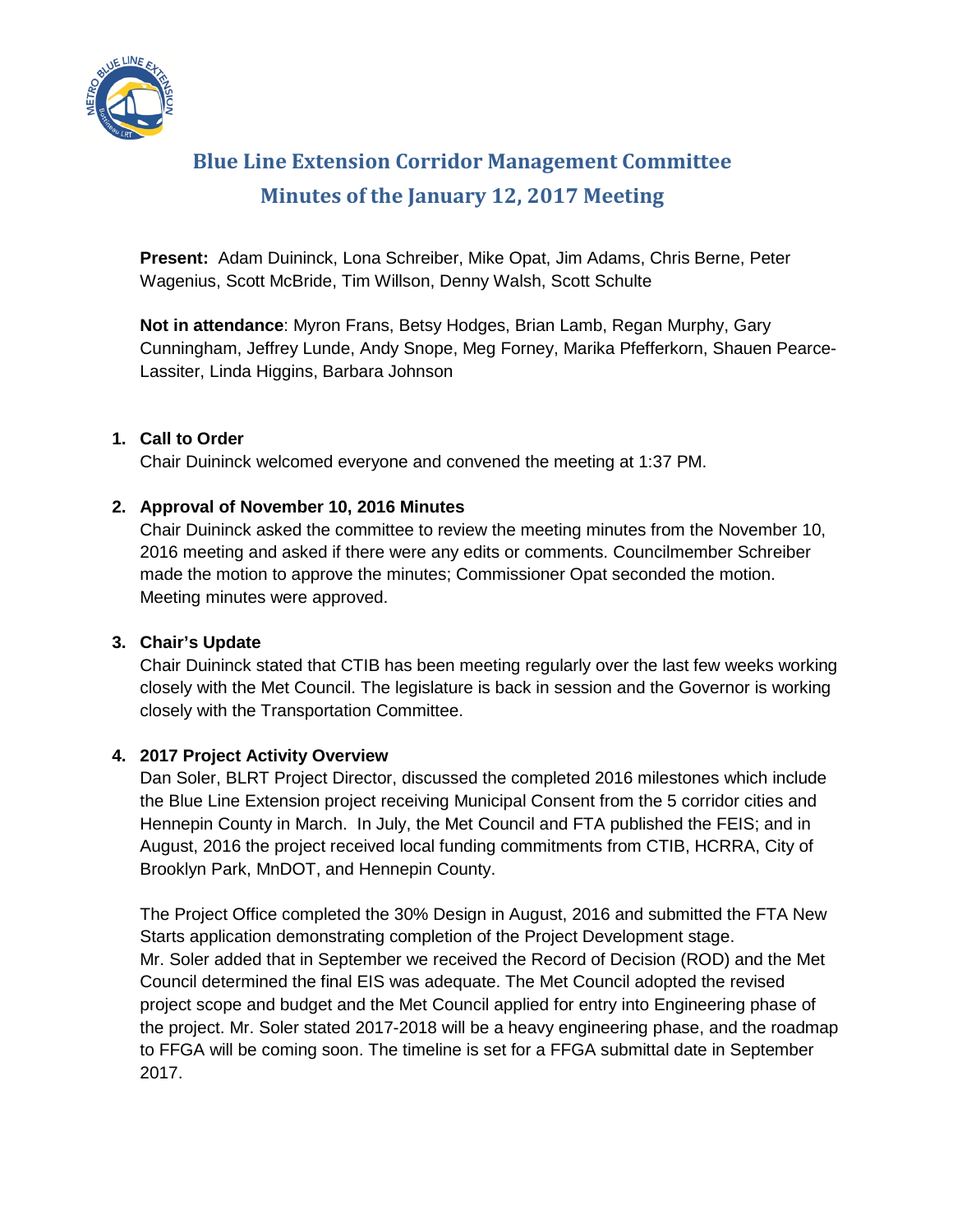

Chair Duininck asked if there is an updated cost estimate. Mary Sue Abel responded yes, there will be at 60% Engineering, but it will be within the estimated budget, per Mr. Soler.

Councilmember Schreiber asked if, under the New Starts Activities, operating costs are part of the project's financial rating. Mr. Soler discussed the primary needs to submit application for FFGA: identifying local funding, major agreements to be completed and getting a Federal funding appropriation from the President and Congress' budget.

MarySue Abel reviewed the 2017 schedule. The Project Development phase is complete and the entry in the Engineering phase will hopefully be approved next week. 2017 will be the heavy engineering phase, and application for the FFGA is targeted for September 2017 with an estimated approval date of April 2018. Once approved, the kickoff of the construction phase follows, and the Revenue Operations date will be in 2021. Ms. Abel reviewed the Environmental process that includes completing interpretive designs for 5 stations, completing the Construction Protection Plan that needs to be included as part of specs, and to consult to meet SOI design standards at 60%, 90% and 100%.

MarySue Abel presented updates on Wetlands permitting; staff are working closely with the US Army Corp of Engineers and local jurisdictions to complete permits prior to the advanced construction stage. Ms. Abel updated the committee on the RAP (Response Action Plan) that involves mitigation for hazardous and contaminated materials prior to early and major construction, with a timeline of February/March 2017.

Ms. Abel discussed agreements that are critical path and need completion, involving Railroads, Utilities and Construction cost participation agreements with MnDOT, Hennepin County and local municipalities to identify responsibility for funding shares.

Dan Soler added that a roadmap to FFGA will be an ongoing topic at future committee meetings. The timeline to submit FFGA is September, 2017.

MarySue Abel reviewed getting the Risk Assessment and Financial Capital Assessment completed and discussed status of the 60% design details that need resolution prior to 90% plan production.

Nick Landwer reviewed Design Advancement stages through ongoing DRT (Design Resolution Team) meetings. Mr. Landwer stated there are design details to resolve prior to 90% plan production. Key issues include the Robbinsdale and Oak Grove Park and Ride. The West Broadway streetscape and Olson Memorial Highway streetscape plans need final decisions. Drainage north of 610-the key issue has been storm water treatment, which needs to be done by June, 2017. A more detailed design plan will be ready for stakeholder review in March.

Mr. Landwer discussed the potential advanced construction activities that include MCES sewer relocation near the TH 55 bridge, floodplain mitigation in Theodore Wirth Park,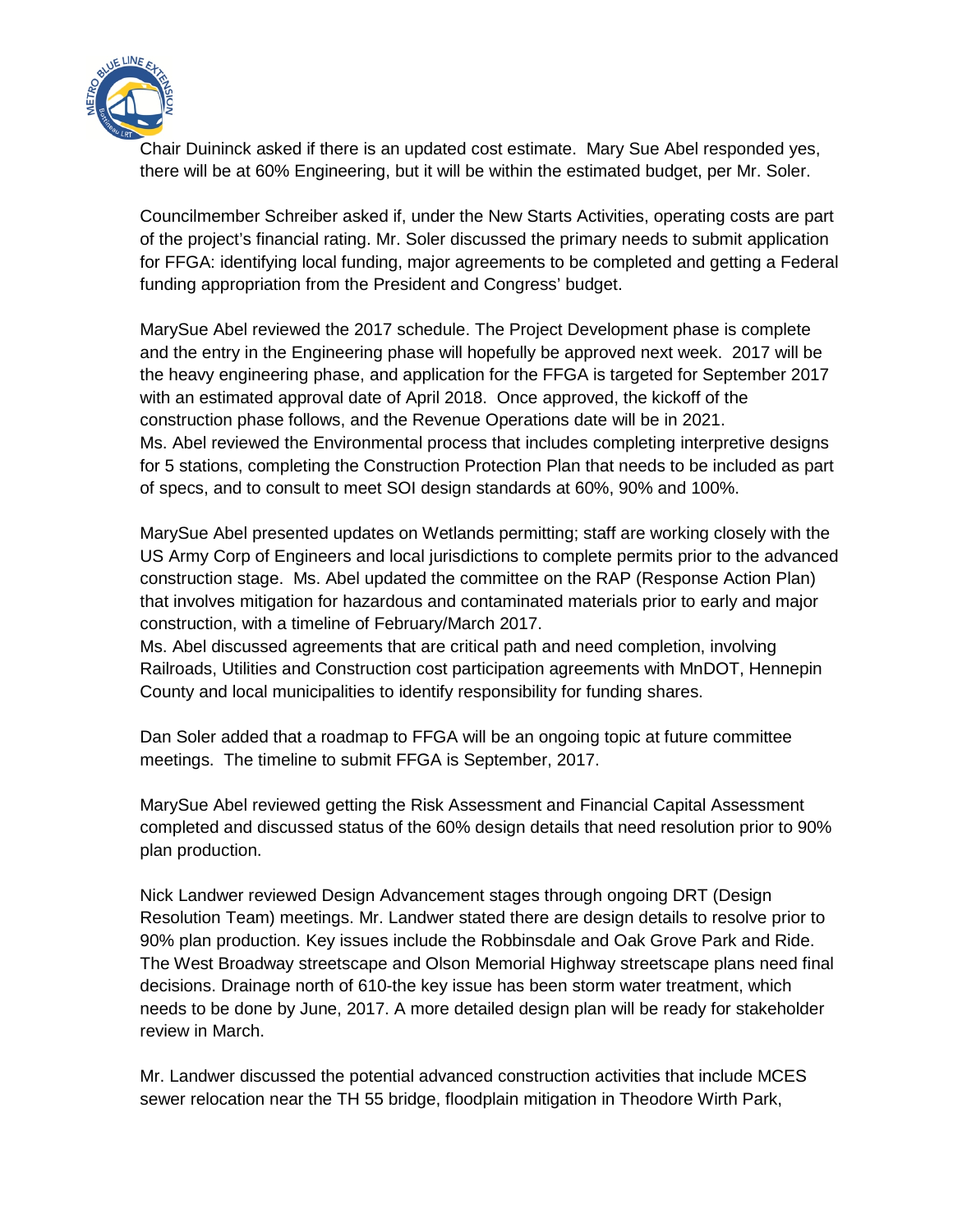

Theodore Wirth parkway bridge reconstruction, and the Bassett Creek tunnel. There is a large storm tunnel from the 1880's that conflicts with tracks. The goal will be to maintain traffic during construction. Some of these projects could start as early as fall, 2017.

Mr. Landwer explained what is included in the proposed construction packages. Civil 1 includes Target Field station through CSAH 81 flyover bridge, Civil 2 includes Jolly Lane to Operations and Maintenance facility in Brooklyn Park. The Systems construction package includes traction power, the overhead catenary system, communications and rail signaling.

Chair Duininck asked about the timeline of the advanced construction work to be done. Dan Soler responded that the work to be done would be mid-September, 2017 through June 2018. Mr. Soler went on to say that a letter of no prejudice is needed to be eligible to start ahead of major construction.

Commissioner Opat expressed concern over staging of the bridge on 36<sup>th</sup> Avenue North and its possible effect on the proposed HyVee in Robbinsdale.

Mr. Landwer stated that this is a critical path-pinch point and soils are being discussed. He clarified that the Golden Valley Road bridge would be staged before the 36<sup>th</sup> Avenue bridge.

Mr. Landwer discussed the BLRT/SWLRT joint contracting efforts that include SCADA and contractor Rockwell Collins (ARINC). There are traction power substations, Target Field station, light rail vehicles and fare collection as joint procurements with SWLRT.

Mr. Landwer reviewed the ROW and acquisition priorities that include MPRB property, property acquisitions regarding railroad parcels, and parcels that include relocation (would be a longer timeframe).

Dan Soler added that the goal is December, 2017 for construction plans to be completed.

#### **5. Updated Corridor Flyover Video: Preview**

Sam O'Connell presented a public involvement activity update that includes staff participation in 140 community events, meetings and advisory committee meetings. Outreach includes 2017 plans for 1:1 meetings, large format meetings and sharing project information through website and newsletters.

Ms. O'Connell presented a draft video that will be used in future presentations. The draft is at 85% completion right now. The committee reviewed the flyover video that shows the alignments, stations and proximity of all stations along the proposed line.

Peter Wagenius asked when this video was done. Ms. O'Connell stated that the current Google Earth was used.

Chair Duininck asked if the video could be divided up for each city's use, and Ms. O'Connell replied yes.

The 2017 CMC meeting schedule was reviewed.